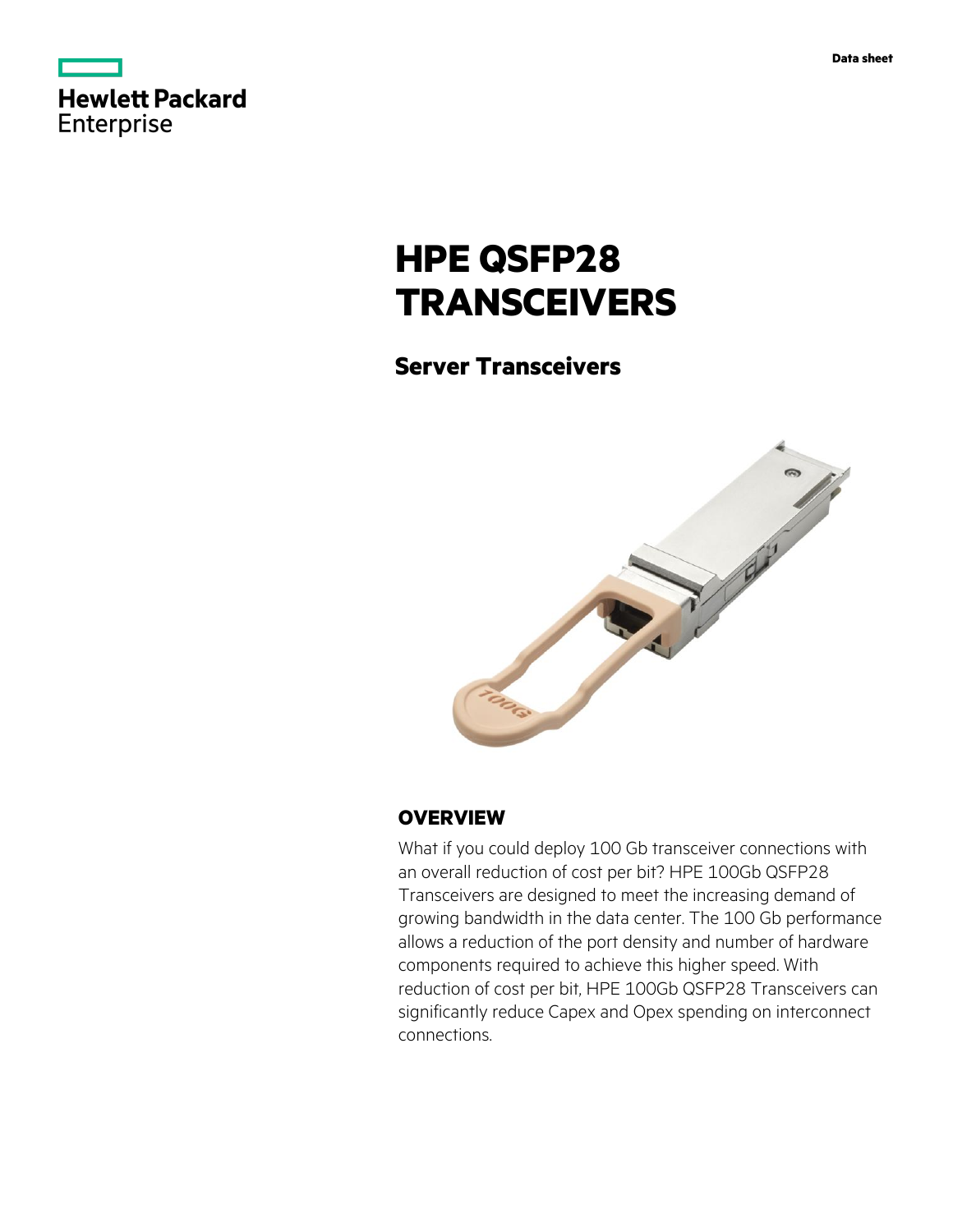$\overline{\phantom{0}}$ 

## **FEATURES**

#### **Featured Characteristics**

The HPE 100Gb QSFP28 transceivers have four optical lanes in each direction, allowing each to operate at 25 Gb.

MPO and Duplex LC connectors for plugging in multi-mode fiber cables.

Maximum link length of 70 m on OM3 and 100 m on OM4 multimide fiber at 100 Gb/s.